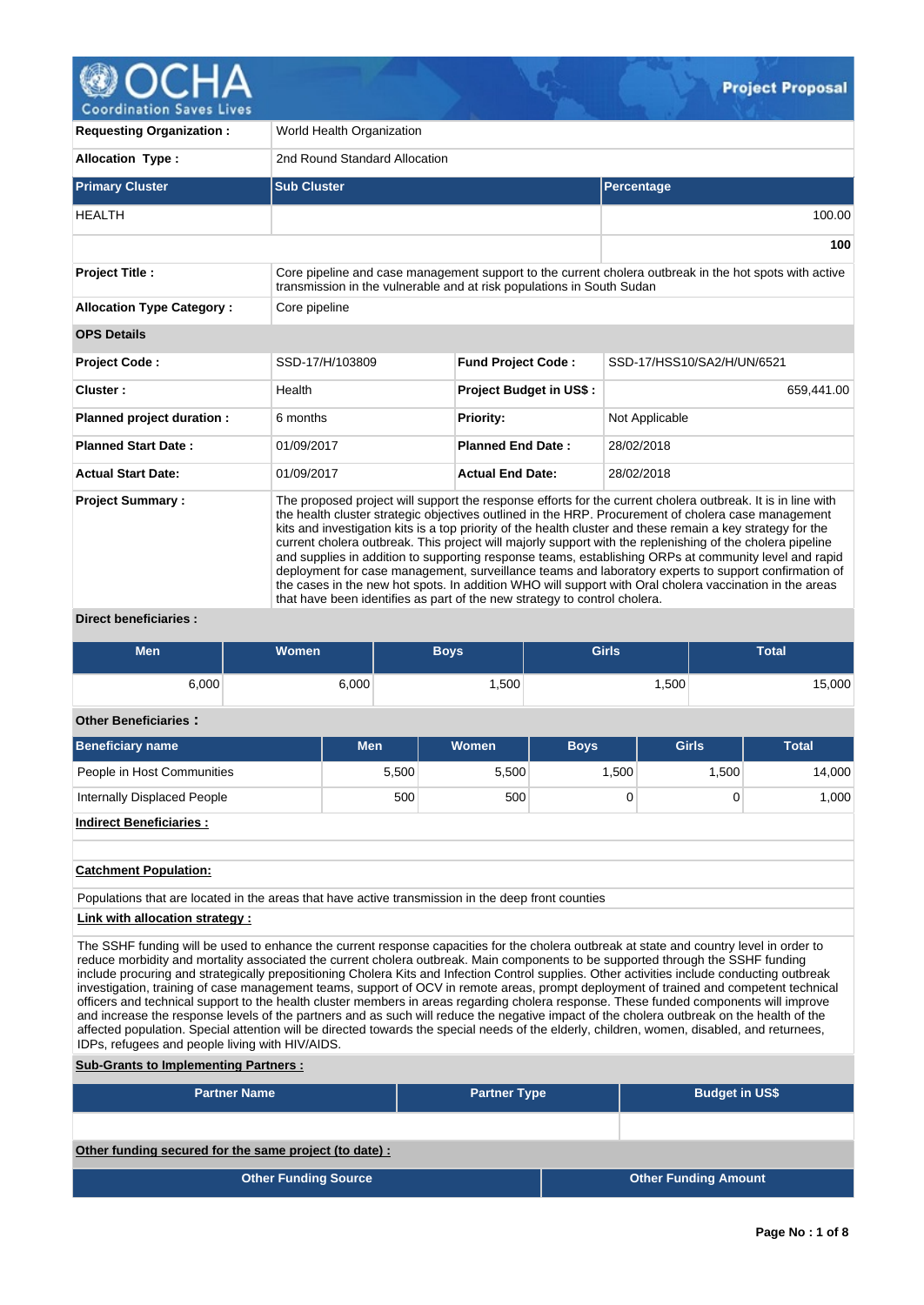| <b>Organization focal point:</b> |                              |                  |               |
|----------------------------------|------------------------------|------------------|---------------|
| <b>Name</b>                      | <b>Title</b>                 | Email            | <b>Phone</b>  |
| Mpairwe Allan                    | <b>Emergency Coordinator</b> | mpairwea@who.int | +211955372370 |

## **BACKGROUND**

#### **1. Humanitarian context analysis**

The humanitarian situation in South Sudan remain the most complex .The upsurge in violence since July 2016, the deteriorating socioeconomic conditions and decreasing humanitarian access has further impacted vulnerable populations, including in previously stable areas. There are now approximately 3.3 million people who have fled their homes for security reasons and of which 1.9 million IDPs are living in prolonged displacement, many in host communities and sharing already scarce resources. In the two quarters of 2017 South Sudan, humanitarian needs have continued to rise due disease outbreaks, population displacement due to intensification of conflict in multiple locations including Greater Equatorial(which has traditionally been stable), and worsening food insecurity .The Integrated Food Security Phase Classification (IPC) analysis update declared extreme levels of food insecurity and localized famine conditions in areas of South Sudan indicating that without access to timely humanitarian assistance 6M million people will face severe food insecurity (IPC 3-5) through to July 2017(FAO 2017). Health risk factors such as overcrowding, poor hygiene and sanitation practices, seasonal disease outbreaks, and chronic exposure to violence have made women, men, boys and girls, more vulnerable to ill health. With the current on-going fighting in many fronts, which will increase the number of persons seeking refuge and further stretch the capacity of essential health services. Continued conflict, combined with aforementioned risk factors illustrate the criticality of ensuring that acute, life-saving services are scaled up and supported.

The country's very fragile health system (lack of skilled staff, supplies, equipment and leadership at all levels) has been negatively impacted by the crisis, and further hampered the humanitarian response. Over 55 per cent of health facilities(WHO 2017) across the states remain functioning at suboptimal level. The break in the provision of essential medicines through the Central Medical Stores supply- chain had humanitarian consequences on the primary health care services,. The humanitarian pipeline is not designed to replace or cover routine primary health care essential medicines and hence high mobility and mortality expected. The absence of these routine supplies are driving an accelerated spread of disease and illness to which health partners needed to respond. Communicable diseases remained prevalent in South Sudan, and appear to be on the increase including a re-emergence of vaccine preventable diseases (i.e. measles, polio, & meningitis. Acute respiratory infections & bloody diarrhea are the leading causes of morbidity, especially among children under five. South Sudan officials continue to battle a cholera outbreak that has seen over 17,000 cases reported and managed(IDSR 2017) and this strained a lot of the resources form the limited resource envelop that was available for the humanitarian response. WHO remains the only source and agency that provided the cholera kits and the current protracted outbreak has drained and drawn into the supplies that were anticipated to have been adequate for the year and the response is currently facing a pipeline break.

### **2. Needs assessment**

South Sudan is currently experiencing its longest and most widespread cholera outbreak since the onset of the 2013 crisis. In the 2014 outbreak, 6,421 cases including 167 deaths were reported in 16 counties over seven months, while in 2015, the cholera outbreak lasted four months and affected 1,818 people, including 47 deaths, in three counties (IDSR 2017).

The current outbreak began in June, 2016 and has lasted a little over one year (13 months) with 17,227 cases and 320 deaths (CFR 1.9%) reported to date. A total of 23 counties across the 10 states have reported and confirmed outbreak cholera since June 2016. The number of counties with active transmission continues to increase by the day and currently the response is in 23 counties including Duk, Kodok, Fangak, Ayod, Yirol East, Yirol West, Pigi and Kapoeta South, Kapoeta North, Kapoeta East in the Eastern Equatoria, Akobo in the Jonglei, Rumbek North Tonj East and North in Warrap state. Under the overall coordination of the National Cholera Taskforce chaired by the Minister of Health and WHO, humanitarian partners are responding in all the areas with active transmission in all the four key strategic control measures (including case management, surveillance and laboratory, WASH, and Social mobilization). Also, mass cholera vaccination campaigns in areas with and without active transmissions with special focus in protection of civilian sites (PoC) and IDP sites have been on-going. A total of 343,802 of population have been vaccinated from a target of 1,984, 564(WHO 2017).The current response remains challenging due to the locus of many outbreaks in cattle camps, isolated islands, remote and insecure locations, on-going population displacement, and insecurity in areas affected by the outbreak. With the rainy season already underway, and displacement continuing, it is expected that the disease will continue to spread.

With an average of nearly 230 cholera cases registered every week since June 2016, it is projected that at least 5,000 additional cases will be registered in the next five months, at which time transmission is expected to reduce with the onset of the dry season. With the coming of the heavy rains and limited capacities of interventions, poor water and sanitation levels and shrinking space for access to most of the high risk areas, it is projected that a worst case scenario with estimated 34,000 cases (CFR 2-4%) will be realized in the next six months. This will be compounded by the weak and fragile capacity of the current health system that will surely work against the control strategies for the Cholera.

Out of 23 cholera outbreaks 70% came from conflict affected states. Only a third of the health facilities remain functional and this implies that over 80% of the affected population will have limited access to a health intervention. With the global acute malnutrition rate being above 15% in these counties, the affected population will have reduced immunity to resist infections and diseases especially among women, elderly, children and people with underlying medical conditions

This has severely strained the existing limited resources in terms of medical supplies and human resources. With the coming of the rains, it's envisaged a doubling of the cholera cases and water related disease including Malaria, Hepatitis E and Watery Diarrhoea. Over 93% of the population practice open defecation and only 45% access clean and safe water.

Communities fleeing from conflict have settled in swampy areas in order to be able to access fresh grass for their cattle, taking them further away from static health facilities. This has greatly exposed them to water related disease including Malaria and AWD which remains the top caused of mortality in populations of humanitarian concern.

# **3. Description Of Beneficiaries**

These will be patients who will present with symptoms of Acute Watery Diarrhea who have been exposed to poor environmental conditions and are form the high risk counties or sports with active transmission.Based on the current reported cases per week, it's estimated that about 5000 cases will be managed across the treatment centers. These will be both the confirmed and suspected cases of Cholera. In addition it is anticipated that an estimated 10,000 cases of AWD will be registered in the ORP and treatment centers. These will be treated based on the treatment guidelines for the cholera response in the designated places

**4. Grant Request Justification**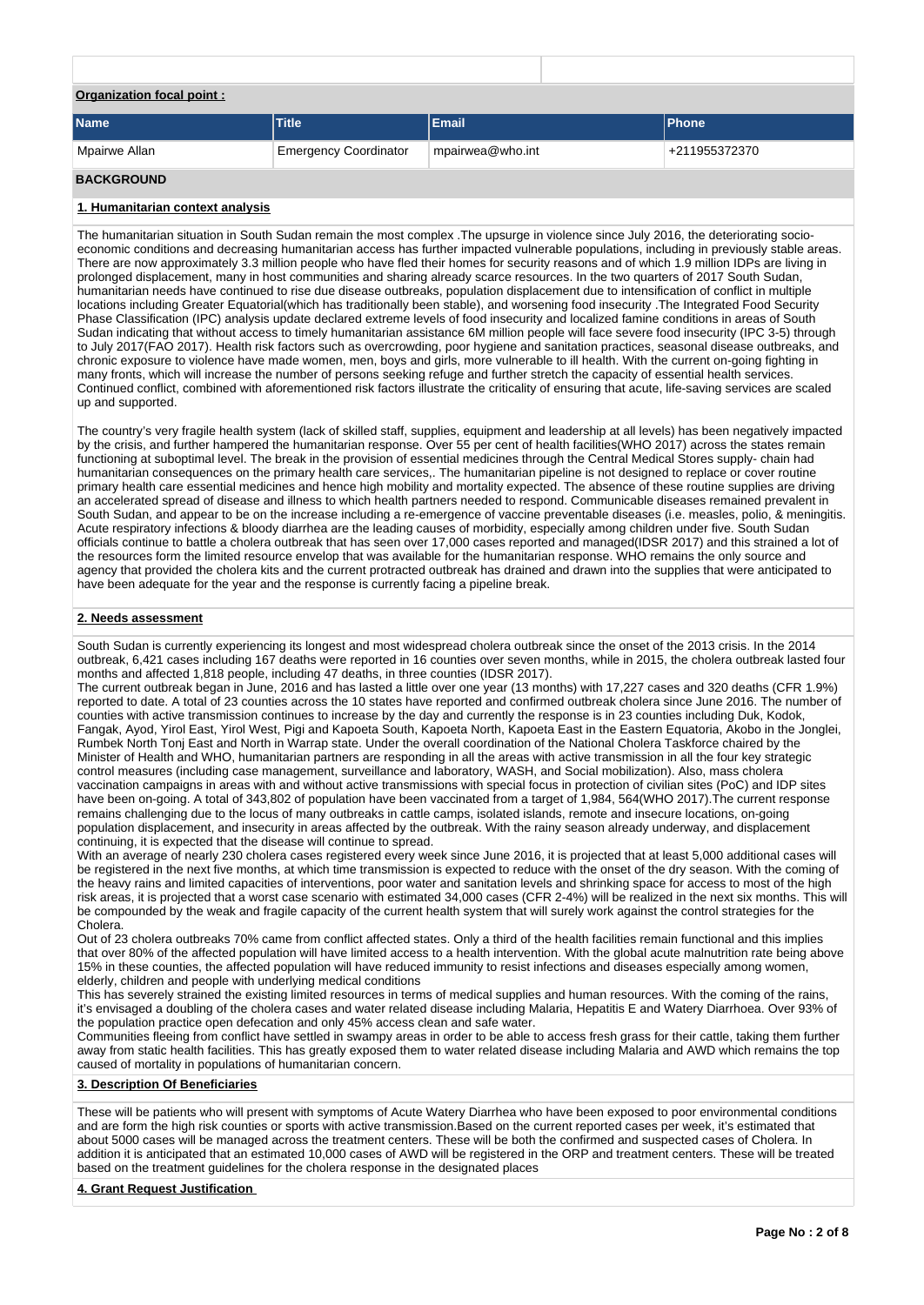Over 17,000 cases of Cholera have been line listed since June last year. This has been the longest outbreak to be documented in South Sudan. All cluster partners heavily rely on WHO for the support of the response especially for life saving supplies, Cholera kits, investigation kits that are critical in the management of cases as well as infection prevention and Control. Since the beginning of the outbreak, over 22 cholera kits and associated sundries have been deployed to support partners in the response. Currently WHO is facing pipeline break and there is urgency need to have supplies shipped in country in addition to have strong and dependable technical teams to control the current outbreak. No other funding is available to support the Cholera outbreak control and hence need for urgent funding to support current and subsequent response activities.

### **5. Complementarity**

This project will fill in the critical gaps on the ongoing response. Currently there is a gap in the pipeline supplies and this remains the key gap that need to complement the current response. Availability of the supplies will complement the four key strategic control measures (including case management, surveillance and laboratory, WASH, and Social mobilization)

#### **LOGICAL FRAMEWORK**

#### **Overall project objective**

To enhance response capacity for the health cluster partners and MOH to be able to rapidly contain the current outbreak of Cholera in order to reduce excess mortality and morbidity among the population of humanitarian concern in South Sudan

| <b>HEALTH</b>                                                                                                         |                                                                                                      |                                 |
|-----------------------------------------------------------------------------------------------------------------------|------------------------------------------------------------------------------------------------------|---------------------------------|
| <b>Cluster objectives</b>                                                                                             | <b>Strategic Response Plan (SRP) objectives</b>                                                      | <b>Percentage of activities</b> |
| Prevent, detect and respond to epidemic<br>prone disease outbreaks in conflict-affected<br>and vulnerable populations | SO1: Save lives and alleviate the suffering of<br>those most in need of assistance and<br>protection | 100                             |

**Contribution to Cluster/Sector Objectives :** The project will contribute to the health cluster objective by ensuring lifesaving supplies are available and easily accessed to respond to the current outbreak of Cholera in addition to supporting the management of the common illness.

Over 17,000 cases have reported since the current outbreak was declared. This has affected over 22 counties in South Sudan and new areas of transmission continue to be reported. This continues to drain and draw in the planned pipeline supplies and this has greatly affected the response efforts. Cholera remains one of the major public health concerns in South Sudan and Acute Watery Diarrhea contributes to over 38% of the morbidities in the health facilities.

Communicable disease account for more 80% of the mortality and morbidity in the population and hence strengthening the capacity of the health system to control and prevent this avoidable mortality is paramount. Main components to be supported through the SSHF funding include Case management, provision of Cholera kits, deployment of epidemiologists and technical officers for Case management, infection control, surveillance, WASH, Laboratory surveillance in addition to operational support for the outbreak response.

#### **Outcome 1**

Quality emergency health services and case management is promptly and effectively delivered to the populations affected by Cholera and are at risk for Outbreaks

### **Output 1.1**

**Description**

15 Cholera Kits are procured and promptly deployed in 15 locations reporting Cholera cases

#### **Assumptions & Risks**

Access is granted,supplies arrive on time,storage is available in key locations

### **Indicators**

|                                     |                                                                                |                                                                                                                                                                                        | <b>End cycle beneficiaries</b> |              |           |                   | <b>End</b><br>cycle |
|-------------------------------------|--------------------------------------------------------------------------------|----------------------------------------------------------------------------------------------------------------------------------------------------------------------------------------|--------------------------------|--------------|-----------|-------------------|---------------------|
| Code                                | <b>Cluster</b>                                                                 | <b>Indicator</b>                                                                                                                                                                       | <b>Men</b>                     | <b>Women</b> |           | <b>Boys Girls</b> | <b>Target</b>       |
| Indicator 1.1.1                     | <b>HEALTH</b>                                                                  | [Core Pipeline] Number of direct beneficiaries<br>from emergency health supplies (IEHK / trauma<br>kit / RH kit/Emergency vaccines/SAM kits with<br>medical modules)                   | 6,000                          | 6,000        | 1,50<br>O | 1,50<br>0         | 15,000              |
|                                     | <b>Means of Verification:</b> Line lisat, EWARS and IDSR reports, OPD records  |                                                                                                                                                                                        |                                |              |           |                   |                     |
| Indicator 1.1.2                     | <b>HEALTH</b>                                                                  | [Core Pipeline] Number of health kits distributed to<br>partners [IEHK / trauma kit / RH kit/Emergency<br>vaccines/SAM kits with medical modules, DD Kits,<br>cholera management kits] |                                |              |           |                   | 85                  |
|                                     |                                                                                | <b>Means of Verification: WAY BILLS, DISTRIBUTION REPORTS, REQUISITION REPORTS</b>                                                                                                     |                                |              |           |                   |                     |
| Indicator 1.1.3                     | <b>HEALTH</b>                                                                  | [Core Pipeline] Number of health kits procured<br>[IEHK / trauma kit / RH kit/Emergency<br>vaccines/SAM kits with medical modules, DD Kits,<br>cholera management kits]                |                                |              |           |                   | 85                  |
|                                     | <b>Means of Verification:</b> way bills, purchase requisitions, delivery notes |                                                                                                                                                                                        |                                |              |           |                   |                     |
| <b>Activities</b><br>Activity 1.1.1 |                                                                                |                                                                                                                                                                                        |                                |              |           |                   |                     |

Procurement of 15 Cholera Kits to support the current outbreak response

#### **Activity 1.1.2**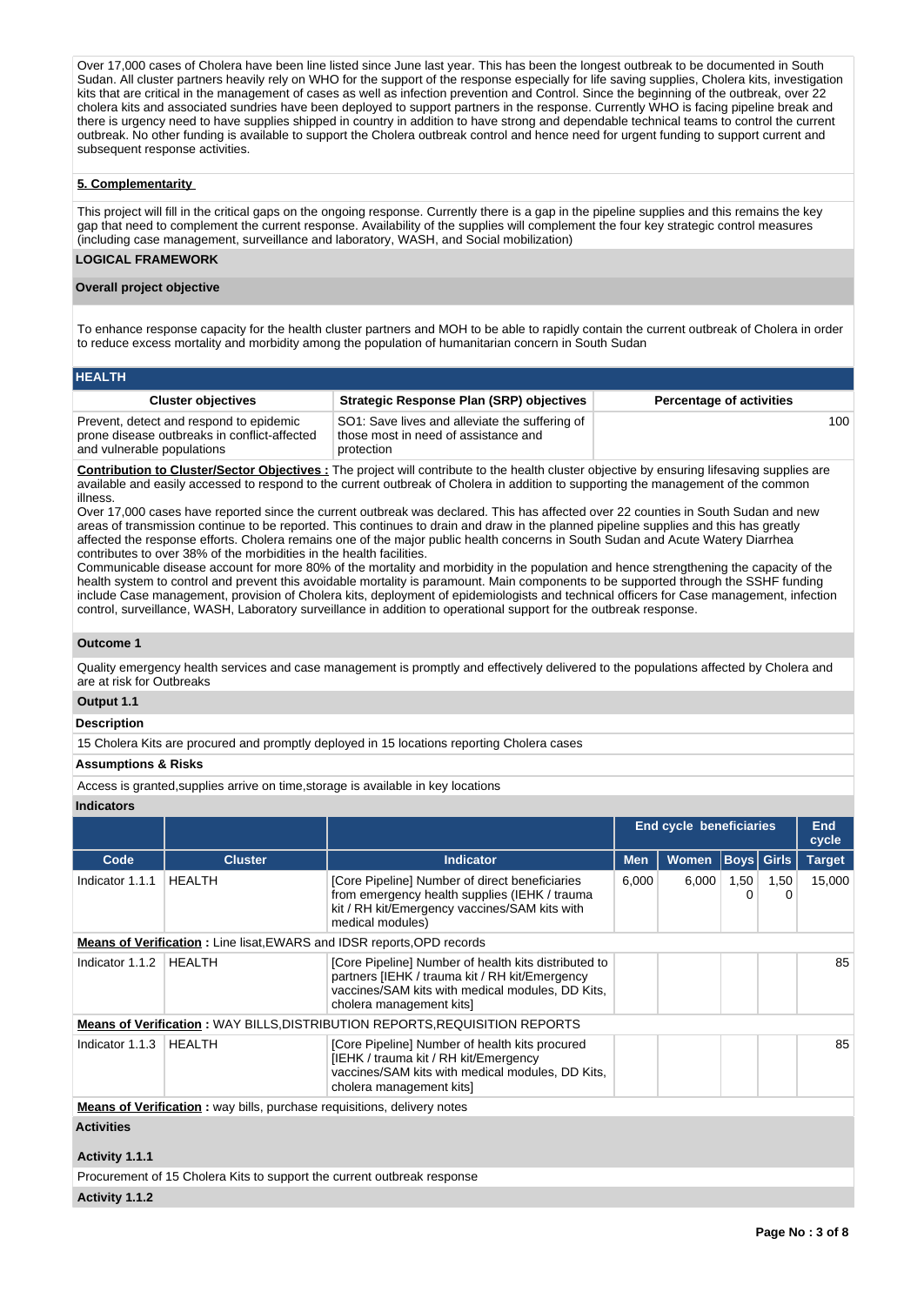Four treatment centers are supported with Health workers,supplies,IPC,data collection and surveillance tools and guidelines,case management guideline

# **Output 1.2**

## **Description**

50 Cholera Investigation kits and 20 water quality surveillance kits procured and promptly deployed in 15 locations

## **Assumptions & Risks**

Unlimited access is granted,security enabling the teams to reach the deep front areas

#### **Indicators**

|                                                                                         |                |                                                                                         | End cycle beneficiaries |                      |  |  | End<br>cycle  |  |  |  |  |
|-----------------------------------------------------------------------------------------|----------------|-----------------------------------------------------------------------------------------|-------------------------|----------------------|--|--|---------------|--|--|--|--|
| Code                                                                                    | <b>Cluster</b> | <b>Indicator</b>                                                                        | <b>Men</b>              | Women   Boys   Girls |  |  | <b>Target</b> |  |  |  |  |
| Indicator 1.2.1                                                                         | HFAI TH        | [Core Pipeline] Number of implementing partners<br>receiving supplies from the pipeline |                         |                      |  |  | 15            |  |  |  |  |
| <b>Means of Verification:</b> Way bills, outbreak logs, requisition details and records |                |                                                                                         |                         |                      |  |  |               |  |  |  |  |
| Indicator 1.2.2                                                                         | HFAI TH        | Number of water quality surveillance kits procured                                      |                         |                      |  |  | 20            |  |  |  |  |

**Means of Verification :** Way bills and procurement records

#### **Activities**

## **Activity 1.2.1**

Procurement of the 50 Cholera investigation Kits and rapidly deployed to key locations for easy access

### **Activity 1.2.2**

Procurement of 20 Water quality surveillance kits for the cholera response

## **Output 1.3**

## **Description**

Four Outbreak Investigation teams deployed to support support with case management and infection prevention and control teams in 10 locations at the minimum

### **Assumptions & Risks**

Teams assembled rapidly,availability of the teams,availability of the guidelines

# **Indicators**

|                 |                                                                                  |                                                                                                                  | <b>End cycle beneficiaries</b> |              |            |                   | <b>End</b><br>cycle |  |
|-----------------|----------------------------------------------------------------------------------|------------------------------------------------------------------------------------------------------------------|--------------------------------|--------------|------------|-------------------|---------------------|--|
| Code            | <b>Cluster</b>                                                                   | <b>Indicator</b>                                                                                                 | <b>Men</b>                     | <b>Women</b> |            | <b>Boys</b> Girls | <b>Target</b>       |  |
| Indicator 1.3.1 | <b>HEALTH</b>                                                                    | [Frontline services] Proportion of epidemic prone<br>disease alerts verified and responded to within 48<br>hours |                                |              |            |                   | 80                  |  |
|                 | <b>Means of Verification:</b> outbreak investigation reports, assessment reports |                                                                                                                  |                                |              |            |                   |                     |  |
| Indicator 1.3.2 | <b>HEALTH</b>                                                                    | Number of CTC/CTU/ORP established in cholera<br><b>locations</b>                                                 |                                |              |            |                   | 10                  |  |
|                 |                                                                                  | <b>Means of Verification:</b> Operational ORPs, assessment reports, way bills, monitoring visits                 |                                |              |            |                   |                     |  |
| Indicator 1.3.3 | <b>HEALTH</b>                                                                    | [Frontline services] Number of staff trained on<br>cholera case management and prevention                        | 100                            | 100          |            |                   | 200                 |  |
|                 | <b>Means of Verification:</b> Training Reports, community surveillance reports   |                                                                                                                  |                                |              |            |                   |                     |  |
| Indicator 1.3.4 | <b>HEALTH</b>                                                                    | [Frontline services] Number of people vaccinated<br>with oral cholera vaccines in priority locations             | 44,00<br>0                     | 52,000       | 10,0<br>00 | 14,0<br>00        | 120,000             |  |
|                 | <b>Means of Verification:</b> vaccination reports, post campaign reports         |                                                                                                                  |                                |              |            |                   |                     |  |
| Indicator 1.3.5 | <b>HEALTH</b>                                                                    | [Frontline services] Number of cholera cases<br>treated in cholera treatment unit/ facility.                     | 6,000                          | 6,000        | 1,50       | 1,50<br>0         | 15,000              |  |

**Means of Verification :** line list,IPD/CTC Documentations

# **Activities**

# **Activity 1.3.1**

Rapid and prompt deployment of outbreak response teams /rapid response teams to areas with active transmission of cholera to support outbreak management including reactive vaccination

## **Activity 1.3.2**

Support the rapid establishment of the ORPs in the areas reporting cases of cholera.

#### **Activity 1.3.3**

Training of health workers in case management and community surveillance performance to improve case detection and referral **Additional Targets :**

# **M & R**

**Monitoring & Reporting plan**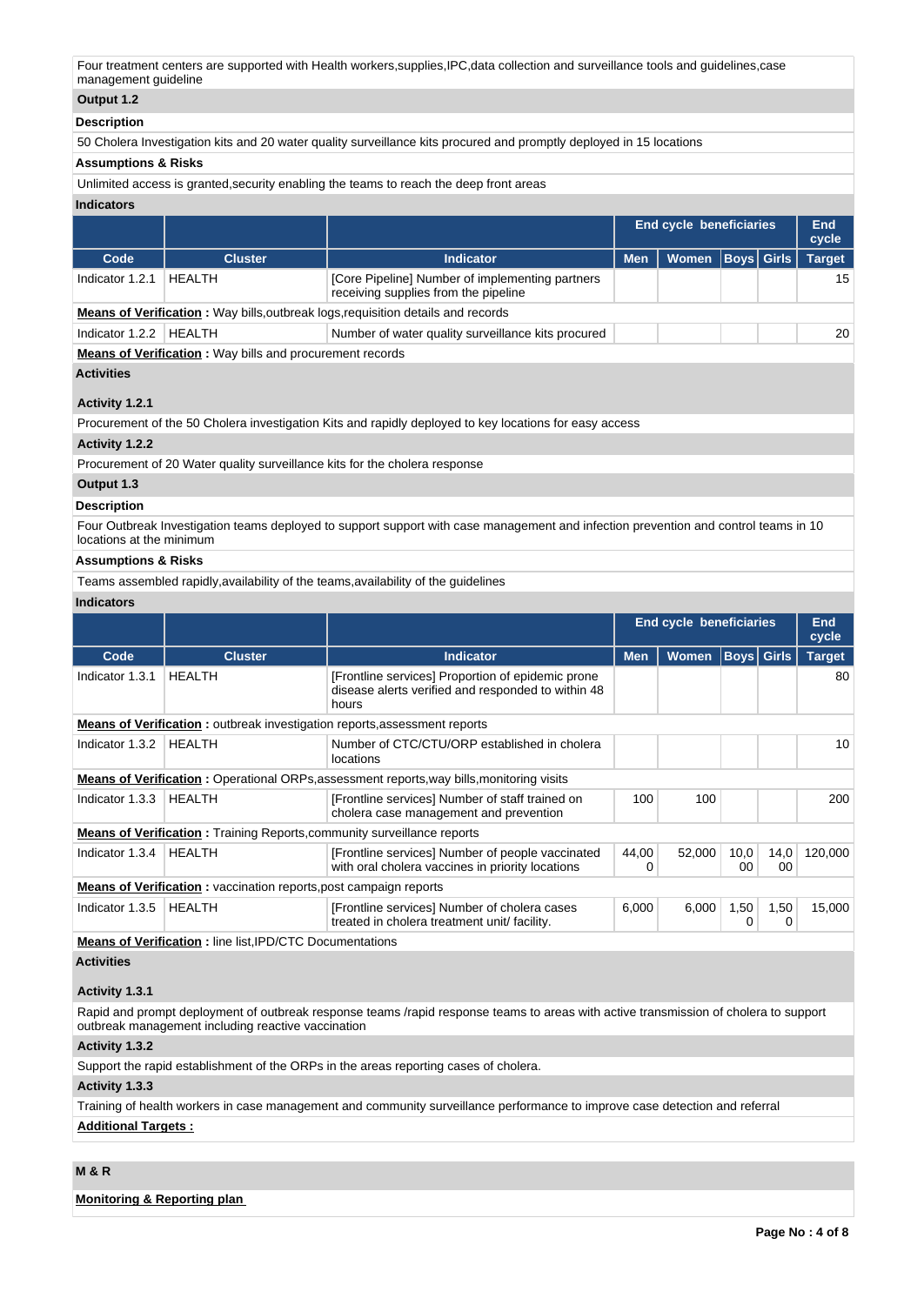Monitoring and Evaluation officer from Health Cluster will support WHO monitoring and evaluation team in directly monitoring the implementation of the SSHF project .The monitoring process will aim at tracking the implementation of planned activities against the agree indicators. Tools will be provided to the partners and the WHO teams supporting the implementation process .The regular (weekly, monthly) tracking of the level of implementation will be done by the WHO focal points with the technical support by the expertise from the regional and headquarter offices. The front line activities will be monitored by the technical officers and logistic assistants in the WHO sub offices in the state. The tracking will be done against the indicated means of verification mainly through the weekly and monthly reports as well as some deliverables like the health cluster or epidemiological bulletin, and regular field visit of the emergency focal point and the Health Cluster Coordinator. The tracking will be done against the set indicators and verified through HMIS, EWARS,IDSR weekly reporting tool, line lists, case-based investigation forms, way bills, training reports, attendance sheets, regular cluster meetings, support supervision reports and morbidity and mortality reports as well as routine support supervision visits by the emergency team.. Key reports generated will be Weekly WHO situation reports, Epidemiological bulletins on a weekly basis, health cluster bulletin, quarterly reports and surveillance reports that will be shares with health cluster partners on a periodic basis

| Workplan |  |
|----------|--|
|----------|--|

| <b>Activitydescription</b>                                                                                                                                       | Year |          | 2            | 3 | 5 |  | 8 | 9            |                         |              |              |
|------------------------------------------------------------------------------------------------------------------------------------------------------------------|------|----------|--------------|---|---|--|---|--------------|-------------------------|--------------|--------------|
| Activity 1.1.1: Procurement of 15 Cholera Kits to support the current outbreak<br>response                                                                       | 2017 |          |              |   |   |  |   | X            | $\mathsf{I} \mathsf{X}$ |              |              |
|                                                                                                                                                                  | 2018 |          |              |   |   |  |   |              |                         |              |              |
| Activity 1.1.2: Four treatment centers are supported with Health<br>workers, supplies, IPC, data collection and surveillance tools and guidelines, case          | 2017 |          |              |   |   |  |   | $\mathsf{x}$ | $\mathsf{X}$            | ΙX.          | $\mathsf{X}$ |
| management guideline                                                                                                                                             | 2018 | X        | ΙX.          |   |   |  |   |              |                         |              |              |
| Activity 1.2.1: Procurement of the 50 Cholera investigation Kits and rapidly<br>deployed to key locations for easy access                                        | 2017 |          |              |   |   |  |   | $\times$     | $\mathsf{X}$            | ΙX.          |              |
|                                                                                                                                                                  | 2018 |          |              |   |   |  |   |              |                         |              |              |
| Activity 1.2.2: Procurement of 20 Water quality surveillance kits for the cholera<br>response                                                                    | 2017 |          |              |   |   |  |   | $\times$     | $\mathsf{x}$            |              |              |
|                                                                                                                                                                  | 2018 |          |              |   |   |  |   |              |                         |              |              |
| Activity 1.3.1: Rapid and prompt deployment of outbreak response teams /rapid<br>response teams to areas with active transmission of cholera to support outbreak | 2017 |          |              |   |   |  |   | $\mathsf{x}$ | X.                      | $\mathsf{X}$ | $\mathsf{X}$ |
| management including reactive vaccination                                                                                                                        | 2018 | X        | ΙX.          |   |   |  |   |              |                         |              |              |
| Activity 1.3.2: Support the rapid establishment of the ORPs in the areas reporting<br>cases of cholera.                                                          | 2017 |          |              |   |   |  |   | $\times$     | $\mathsf{x}$            | ΙX.          | $\mathsf{X}$ |
|                                                                                                                                                                  | 2018 | $\times$ | $\mathsf{X}$ |   |   |  |   |              |                         |              |              |
| Activity 1.3.3: Training of health workers in case management and community<br>surveillance performance to improve case detection and referral                   | 2017 |          |              |   |   |  |   | X            | $\times$                |              |              |
|                                                                                                                                                                  | 2018 |          |              |   |   |  |   |              |                         |              |              |

### **OTHER INFO**

## **Accountability to Affected Populations**

The outbreak response will be coordinated by the county health department. The community will be engaged in the needs analysis through provision of the much needed information during assessments and surveys. Key opinion holders in the community will be consulted on pertinent issues in coordination with the health cluster. Existing Community structures like the community surveillance systems,boma health initiative will also be engaged in the response especially community based interventions like integrated community case management where a number of volunteers are trained to be able to handle and refer cases of most common causes of morbidity include malaria, acute respiratory tract infections and malaria. Likewise community resource persons will be involved in mitigation measures for major health hazard and also as first responders in the major humanitarian emergencies. Community health workers form the local community and areas of intervention will be recruited to ensure the implementation and follow up of the action is well streamlined.

#### **Implementation Plan**

The duration for implementing of the CHF funded activities will be 6 months. The project will be implemented through the established sub office to response to the cholera affected areas, health cluster partners and local health authorities. WHO being a technical agency supports responses for health through the existing structures which are the local health authorities and members of the cluster. All distribution of the lifesaving emergency drugs and supplies will be undertaken by WHO through the logistics unit at both field and national level. Coordination, led by the Ministry of Health and WHO in close collaboration with other partners, will be optimized to ensure maximum effectiveness of assistance, avoid overlapping and reprogram activities in due time. Mobile health units will provide live-saving health services to displaced people in affected areas and cattle camps. ORPs,CTUs and CTCs wil be supported directly through the supporting health cluster partners.. The focus of the interventions will be in the high risk payams with active transmission of the cholera. As part of the synchronization of filling in critical gaps, WHO will continue to work with other actors including logistics cluster ( WFP) , UNICEF,OCHA and NGOs to ensure a coordinated, systematic and efficient delivery of the emergency health services in need. Monitoring of the activities will be done by the WHO technical officers on a monthly basis with provision of regular situation reports with support and leadership of the representative of the World Health Organization

#### **Coordination with other Organizations in project area**

| Name of the organization                 | Areas/activities of collaboration and rationale           |
|------------------------------------------|-----------------------------------------------------------|
| <b>UNICEF</b>                            | Social Mobilisation and Health Promotion                  |
| <b>UNICEF</b>                            | Water and Sanitation and Infection Prevention and Control |
| <b>Environment Marker Of The Project</b> |                                                           |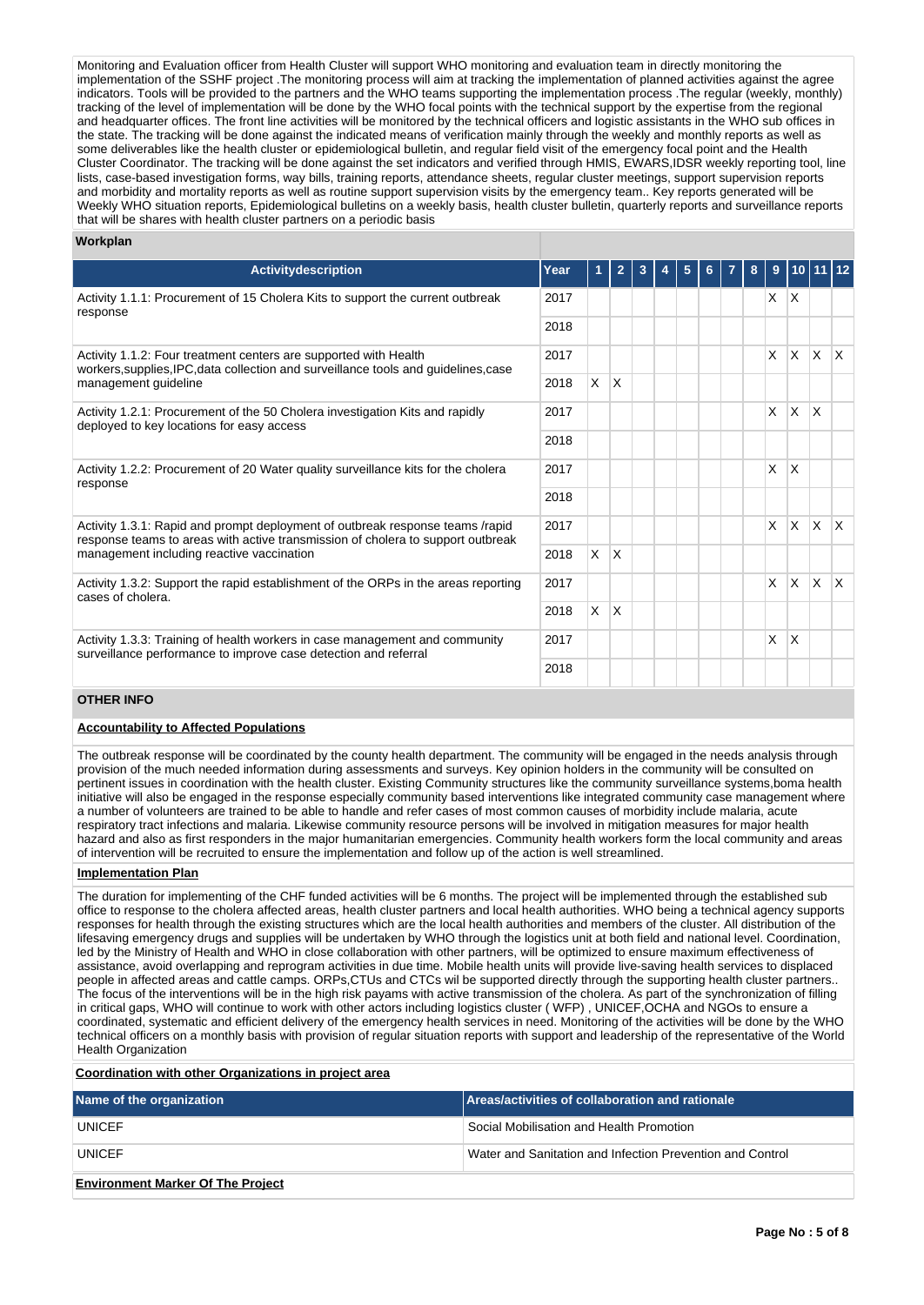A+: Neutral Impact on environment with mitigation or enhancement

#### **Gender Marker Of The Project**

2a-The project is designed to contribute significantly to gender equality

#### **Justify Chosen Gender Marker Code**

Health does not discriminate beneficiaries in regard to access to life saving medicines. All beneficiaries irrespective of gender will access the medicines from the OPD/CTUs/ORPs/CTCs locations supported by the cluster partners who access the kits and medical supplies

#### **Protection Mainstreaming**

#### **Country Specific Information**

#### **Safety and Security**

Security situation in these areas remain unpredictable. WHO has a dedicated security officer who is responsible for ensuring the staff and WHO assets are in a secure environment. WHO works within the hospices of the UN security system and follow and adhere to MOSS recommendations when operation in South Sudan

#### **Access**

The local health providers are usually the first responders and they will support with the field operations and management of the cases of Cholera. Depending on the capacities available on abilities to cope,the health cluster and WHO will be called on to support and reinforce the response. WHO has designated focal points in these locations who provide the relevant strategic information needed. WHO will work closely with cluster partners in deep front areas to provide the services. WHO ensures supplies are prepositioned in the deep areas before the rainy seasons and like wise they collaborate with health cluster partners who have access to these areas to pick supplies and ensure they are delivered at any opportunity that is available. Logistics cluster will support with helicopters to transport drugs to areas that are not accessible by the fixed wing air assets.

## **BUDGET**

| Code | <b>Budget Line Description</b>                                                                                                                                                                                                                       |   | $D / S$ Quantity | Unit<br>cost           | <b>Duration</b><br><b>Recurran</b><br>ce | $\frac{9}{6}$<br>charged<br>to CHF | <b>Total Cost</b> |
|------|------------------------------------------------------------------------------------------------------------------------------------------------------------------------------------------------------------------------------------------------------|---|------------------|------------------------|------------------------------------------|------------------------------------|-------------------|
|      | 1. Staff and Other Personnel Costs                                                                                                                                                                                                                   |   |                  |                        |                                          |                                    |                   |
| 1.1  | Consultant and surge support to respond to cholera outbreak<br>and enhance response capacities for case management                                                                                                                                   | D |                  | $2 \mid 7,000$<br>.00. | 3                                        | 50.00                              | 21,000.00         |
|      | 2 Experts in public health response at P2 level for 6 months-monthly cost of 14,000 @ month to support outbreak response in the<br>targets states                                                                                                    |   |                  |                        |                                          |                                    |                   |
| 1.2  | National Public Health officers for cholera response                                                                                                                                                                                                 | D |                  | $4 \mid 2,500$<br>.00  | 6                                        | 50.00                              | 30,000.00         |
|      | Four public health officers to support he current Cholera response for fast deployment                                                                                                                                                               |   |                  |                        |                                          |                                    |                   |
| 1.3  | 2 Laboratory techncologists to support cholera surveilance<br>(APW)                                                                                                                                                                                  | D |                  | $2 \mid 1,500$<br>.00  | 6                                        | 50.00                              | 9,000.00          |
|      | Two experts' to support with culture and sensitivity at the national public health lab and field locations with specimen handling<br>and performing confirmation tests of culture and sensitivity (APW contracts @1500 per month for the six months) |   |                  |                        |                                          |                                    |                   |
| 1.4  | Public health expert for cholera response and public health<br>interventions                                                                                                                                                                         | D |                  | $1 \mid 18,00$<br>0.00 | 5                                        | 70.00                              | 63,000.00         |
|      | One expert to support case management and public health interventions @P3 for a period of six months                                                                                                                                                 |   |                  |                        |                                          |                                    |                   |
|      | <b>Section Total</b>                                                                                                                                                                                                                                 |   |                  |                        |                                          |                                    | 123,000.00        |
|      | 2. Supplies, Commodities, Materials                                                                                                                                                                                                                  |   |                  |                        |                                          |                                    |                   |
| 2.1  | Cholera Investigation kits                                                                                                                                                                                                                           | D |                  | 50 1,000<br>.00        | 1                                        | 100.00                             | 50,000.00         |
|      | Adequate for 100 investigations /cases of cholera                                                                                                                                                                                                    |   |                  |                        |                                          |                                    |                   |
| 2.2  | Cholera Management Kits (Hardware module, peripheral<br>module, community module, central module, logistic module)                                                                                                                                   | D |                  | 15 25,00<br>0.00       | 1                                        | 60.00                              | 225,000.00        |
|      | @ kit adequate for 100 severe cases patients and                                                                                                                                                                                                     |   |                  |                        |                                          |                                    |                   |
| 2.3  | <b>Water Quality Surveillance Kits</b>                                                                                                                                                                                                               | D | $20-$            | 340.0<br>0             | 1                                        | 100.00                             | 6,800.00          |
|      | Adequate for 10,000 liters of water                                                                                                                                                                                                                  |   |                  |                        |                                          |                                    |                   |
| 2.4  | Small tents to support ORPs                                                                                                                                                                                                                          | D |                  | 15 1,000<br>.00        | 1                                        | 100.00                             | 15,000.00         |
|      | Support admission for the cholera case management                                                                                                                                                                                                    |   |                  |                        |                                          |                                    |                   |
|      | <b>Section Total</b>                                                                                                                                                                                                                                 |   |                  |                        |                                          |                                    | 296,800.00        |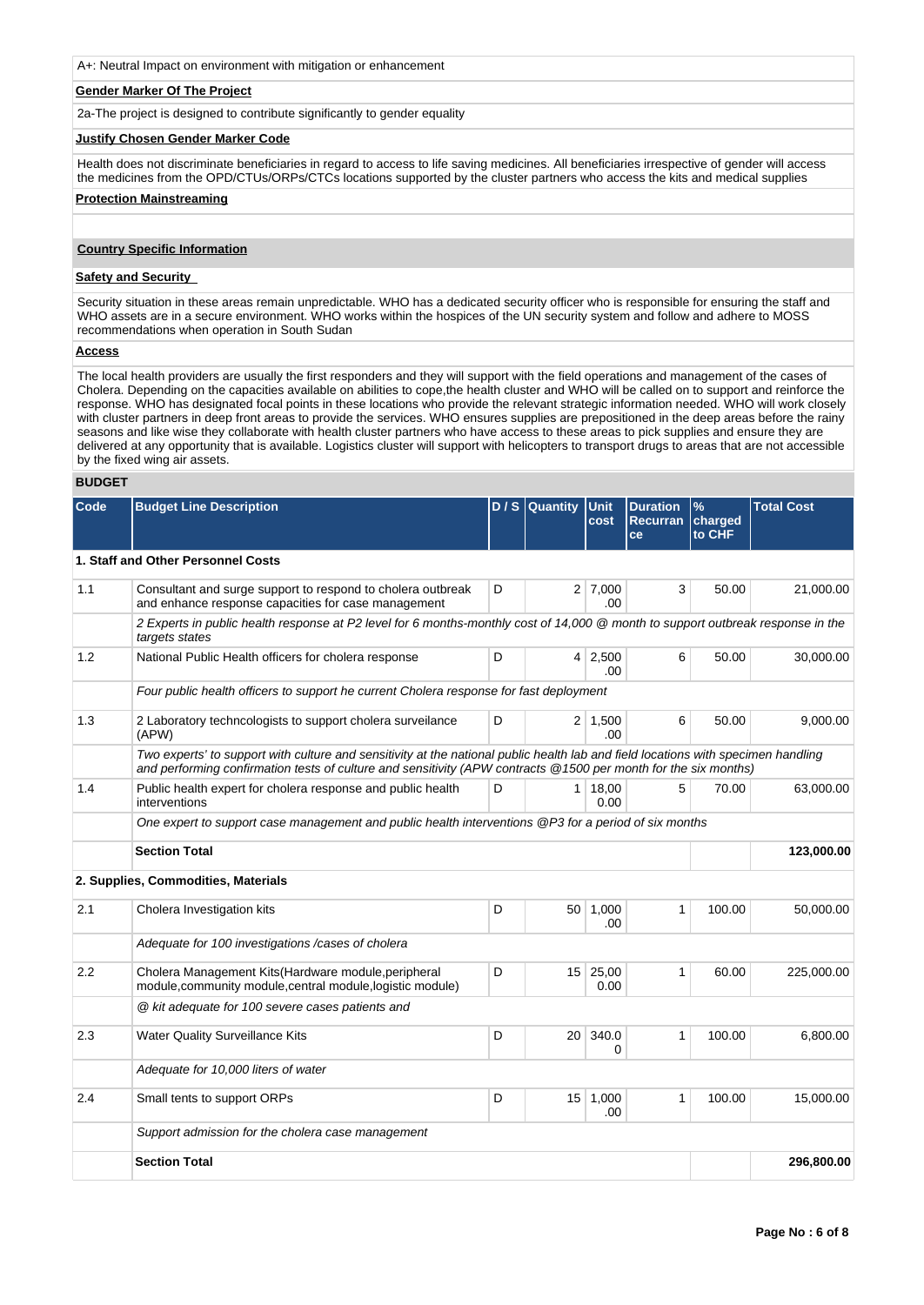| 3. Equipment      |                                                                                                                                                                                                                                                                                                                                                                                                                                                                                                                                                                                                                                |           |        |                  |                |        |            |
|-------------------|--------------------------------------------------------------------------------------------------------------------------------------------------------------------------------------------------------------------------------------------------------------------------------------------------------------------------------------------------------------------------------------------------------------------------------------------------------------------------------------------------------------------------------------------------------------------------------------------------------------------------------|-----------|--------|------------------|----------------|--------|------------|
| NA.               | <b>NA</b>                                                                                                                                                                                                                                                                                                                                                                                                                                                                                                                                                                                                                      | <b>NA</b> | 0      | 0.00             | 0              | 0      | 0.00       |
|                   | ΝA                                                                                                                                                                                                                                                                                                                                                                                                                                                                                                                                                                                                                             |           |        |                  |                |        |            |
|                   | <b>Section Total</b>                                                                                                                                                                                                                                                                                                                                                                                                                                                                                                                                                                                                           |           |        |                  |                |        | 0.00       |
|                   | 4. Contractual Services                                                                                                                                                                                                                                                                                                                                                                                                                                                                                                                                                                                                        |           |        |                  |                |        |            |
| NA.               | <b>NA</b>                                                                                                                                                                                                                                                                                                                                                                                                                                                                                                                                                                                                                      | <b>NA</b> | 0      | 0.00             | 0              | 0      | 0.00       |
|                   | <b>NA</b>                                                                                                                                                                                                                                                                                                                                                                                                                                                                                                                                                                                                                      |           |        |                  |                |        |            |
|                   | <b>Section Total</b>                                                                                                                                                                                                                                                                                                                                                                                                                                                                                                                                                                                                           |           |        |                  |                |        | 0.00       |
| 5. Travel         |                                                                                                                                                                                                                                                                                                                                                                                                                                                                                                                                                                                                                                |           |        |                  |                |        |            |
| NA.               | <b>NA</b>                                                                                                                                                                                                                                                                                                                                                                                                                                                                                                                                                                                                                      | <b>NA</b> | 0      | 0.00             | 0              | 0      | 0.00       |
|                   | ΝA                                                                                                                                                                                                                                                                                                                                                                                                                                                                                                                                                                                                                             |           |        |                  |                |        |            |
|                   | <b>Section Total</b>                                                                                                                                                                                                                                                                                                                                                                                                                                                                                                                                                                                                           |           |        |                  |                |        | 0.00       |
|                   | 6. Transfers and Grants to Counterparts                                                                                                                                                                                                                                                                                                                                                                                                                                                                                                                                                                                        |           |        |                  |                |        |            |
| NA                | <b>NA</b>                                                                                                                                                                                                                                                                                                                                                                                                                                                                                                                                                                                                                      | <b>NA</b> | 0      | 0.00             | 0              | 0      | 0.00       |
|                   | <b>NA</b>                                                                                                                                                                                                                                                                                                                                                                                                                                                                                                                                                                                                                      |           |        |                  |                |        |            |
|                   | <b>Section Total</b>                                                                                                                                                                                                                                                                                                                                                                                                                                                                                                                                                                                                           |           |        |                  |                |        | 0.00       |
|                   | 7. General Operating and Other Direct Costs                                                                                                                                                                                                                                                                                                                                                                                                                                                                                                                                                                                    |           |        |                  |                |        |            |
| 7.1               | Training of health workers in case management community<br>surveillance and active case search and referall                                                                                                                                                                                                                                                                                                                                                                                                                                                                                                                    | D         |        | 200 80.00        | $\mathbf{1}$   | 100.00 | 16,000.00  |
|                   | 200 health workers trained for two days.A unit cost for training of health workers is 40usd for the two days                                                                                                                                                                                                                                                                                                                                                                                                                                                                                                                   |           |        |                  |                |        |            |
| 7.2               | Support to community surveillance in 10 locations for a period<br>of three months                                                                                                                                                                                                                                                                                                                                                                                                                                                                                                                                              | D         | 150    | 7.00             | 30             | 100.00 | 31,500.00  |
|                   | Each network of CBS involves 15 CHWs @7 USD per day for 90 man days                                                                                                                                                                                                                                                                                                                                                                                                                                                                                                                                                            |           |        |                  |                |        |            |
| 7.3               | Support to reactive campaingn for outbreak respoonse                                                                                                                                                                                                                                                                                                                                                                                                                                                                                                                                                                           | D         |        | 4 5,500<br>.00.  | 4              | 50.00  | 44.000.00  |
|                   | Support to reactive campaigns for outbreaks(OCV and Measles) campaign in counties as a response to confirmed outbreaks,<br>estimates of a quality campaign cost of each county including establishment of a community surveillance system is at 5,500\$                                                                                                                                                                                                                                                                                                                                                                        |           |        |                  |                |        |            |
| 7.4               | Support to field operations for outbreak response missions and D<br>interventions                                                                                                                                                                                                                                                                                                                                                                                                                                                                                                                                              |           |        | 1 300,0<br>00.00 | 1 <sup>1</sup> | 35.00  | 105,000.00 |
|                   | (Custom clearance, fuel for field operations, IT-equipment and support, communication, Visibility, security and MOSS, support to<br>ware housing management, stationary, Travel associated to program deliverables casual workers, enabling environment at field<br>level, SSA contracts for field operations, admin support for field operations, repairs of vehicles and equipment, insurance, office<br>maintenance, office equipment, DSA and allowances). The WHO lump sum cost of the program to support field operations for six<br>months is 300,000USD. SSHF will contribute 35% of the cost for the next six months. |           |        |                  |                |        |            |
|                   | <b>Section Total</b>                                                                                                                                                                                                                                                                                                                                                                                                                                                                                                                                                                                                           |           |        |                  |                |        | 196,500.00 |
| <b>SubTotal</b>   |                                                                                                                                                                                                                                                                                                                                                                                                                                                                                                                                                                                                                                |           | 464.00 |                  |                |        | 616,300.00 |
| Direct            |                                                                                                                                                                                                                                                                                                                                                                                                                                                                                                                                                                                                                                |           |        |                  |                |        | 616,300.00 |
| Support           |                                                                                                                                                                                                                                                                                                                                                                                                                                                                                                                                                                                                                                |           |        |                  |                |        |            |
| <b>PSC Cost</b>   |                                                                                                                                                                                                                                                                                                                                                                                                                                                                                                                                                                                                                                |           |        |                  |                |        |            |
|                   | <b>PSC Cost Percent</b>                                                                                                                                                                                                                                                                                                                                                                                                                                                                                                                                                                                                        |           |        |                  |                |        | 7.00       |
| <b>PSC Amount</b> |                                                                                                                                                                                                                                                                                                                                                                                                                                                                                                                                                                                                                                |           |        |                  |                |        | 43,141.00  |
| <b>Total Cost</b> |                                                                                                                                                                                                                                                                                                                                                                                                                                                                                                                                                                                                                                |           |        |                  |                |        | 659,441.00 |